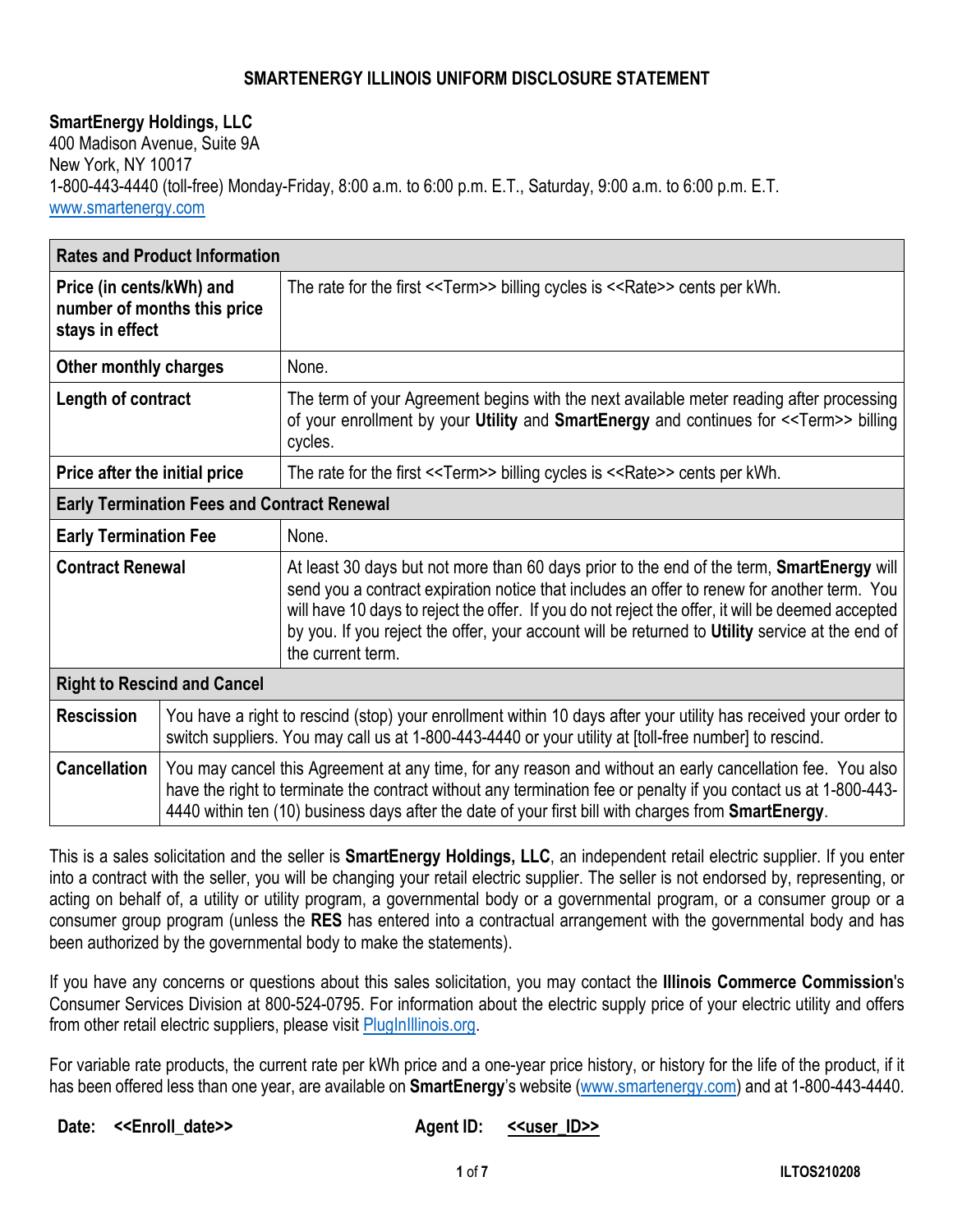

**SmartEnergy – Illinois Terms of Service for Residential and Small Commercial Customers**

1. **Agreement to Purchase Electricity**. **SmartEnergy Holdings, LLC** ("**SmartEnergy**"), business address 400 Madison Avenue, Suite 9A, New York, NY 10017, mailing address 7450 Tilghman Street, Suite 100, Allentown, PA 18106-9030, www.smartenergy.com, is an alternative retail electric supplier, certified by the **Illinois Commerce Commission ("ICC")** to offer and supply electric generation services to residential and small commercial customers in the State of Illinois. **ICC license number is 15-0557**. Subject to acceptance by **SmartEnergy** and your electric utility ("**Utility**"), you agree to purchase, and **SmartEnergy** agrees to supply, all of your electricity, as delivered to you by your **Utility** under the terms and conditions set forth in this document (the "Contract"). **SmartEnergy** will be supplying the generation portion of your electricity, and your **Utility** will continue to provide the distribution services. The **Utility** remains responsible for the delivery of power and energy to you and will continue to respond to any service calls and emergencies. As used herein, the words "we", "us" and "our" refer to **SmartEnergy**, and the words "you" and "your" refer to the **Customer**.

2. **Agreement, Term and Automatic Contract Renewal.** The Contract, Enrollment Form, Internet Enrollment Form, Telephone Verification Recording, Uniform Disclosure Statement and Welcome Letter shall be referred to collectively as the "Agreement". The term of your Agreement begins with the next available meter reading after processing of your enrollment by your **Utility** and **SmartEnergy**, and continues for the fixed rate period as set forth at the time of enrollment and confirmed in the Welcome Letter and Uniform Disclosure Statement, unless earlier terminated by you or **SmartEnergy** in accordance with the terms of this Agreement. **Automatic Contract Renewal**: **This Agreement will expire on the last day of the last billing cycle, as indicated in the length of contract, but may be later based on when the Utility accepts the initial enrollment. The new contract term will immediately follow the last billing cycle of the current term. At least thirty (30) days**  **but not more than 60 days prior to the end of the term, SmartEnergy will send you a contract expiration notice that includes an offer to renew for another term. You will have ten (10) days to reject the offer. You may reject the offer or terminate this Agreement by contacting SmartEnergy. If you do not reject the offer, it will be deemed accepted by you. If you reject the offer, your account will be returned to Utility service at the end of the current term.**

3. **Right to Cancel**. You will receive written notification from the **Utility** confirming a switch of your electricity supplier and stating the last day to make a request to rescind the enrollment. You may contact **SmartEnergy** to rescind your Agreement and the pending enrollment within ten (10) calendar days after the **Utility** processes the enrollment request. Residential customers may rescind the Agreement and the pending enrollment by contacting either **SmartEnergy** or the **Utility**. This Agreement for electric generation services shall not be legally binding upon **Customer** until the 10-day confirmation period has expired, and you have not, directly or indirectly, rescinded your selection of **SmartEnergy**.

4. **Relocation**. You are required to provide notice to **SmartEnergy** if you relocate. If you relocate, a final reading will be made at your old address, and your account with both the **Utility** and **SmartEnergy** will be terminated. You will be obligated to pay for the electricity supply service provided through the date the termination due to relocation becomes effective, including without limitation, any applicable **LDC** fees or charges. If you relocate within your **LDC's** service territory, you may be able to enter into a new electricity supply agreement with **SmartEnergy**.

5. **Disconnection of Service**. Failure to make full payment of **Utility** charges may result in you being disconnected in accordance with your **Utility**'s tariff. Only your **Utility** has the ability to disconnect your service.

6. **Pricing**. You will pay the fixed rate set forth at the time of enrollment and confirmed in the Welcome Letter or the Uniform Disclosure Statement for the length of the contract . Fixed rates and variable rates will be determined as follows: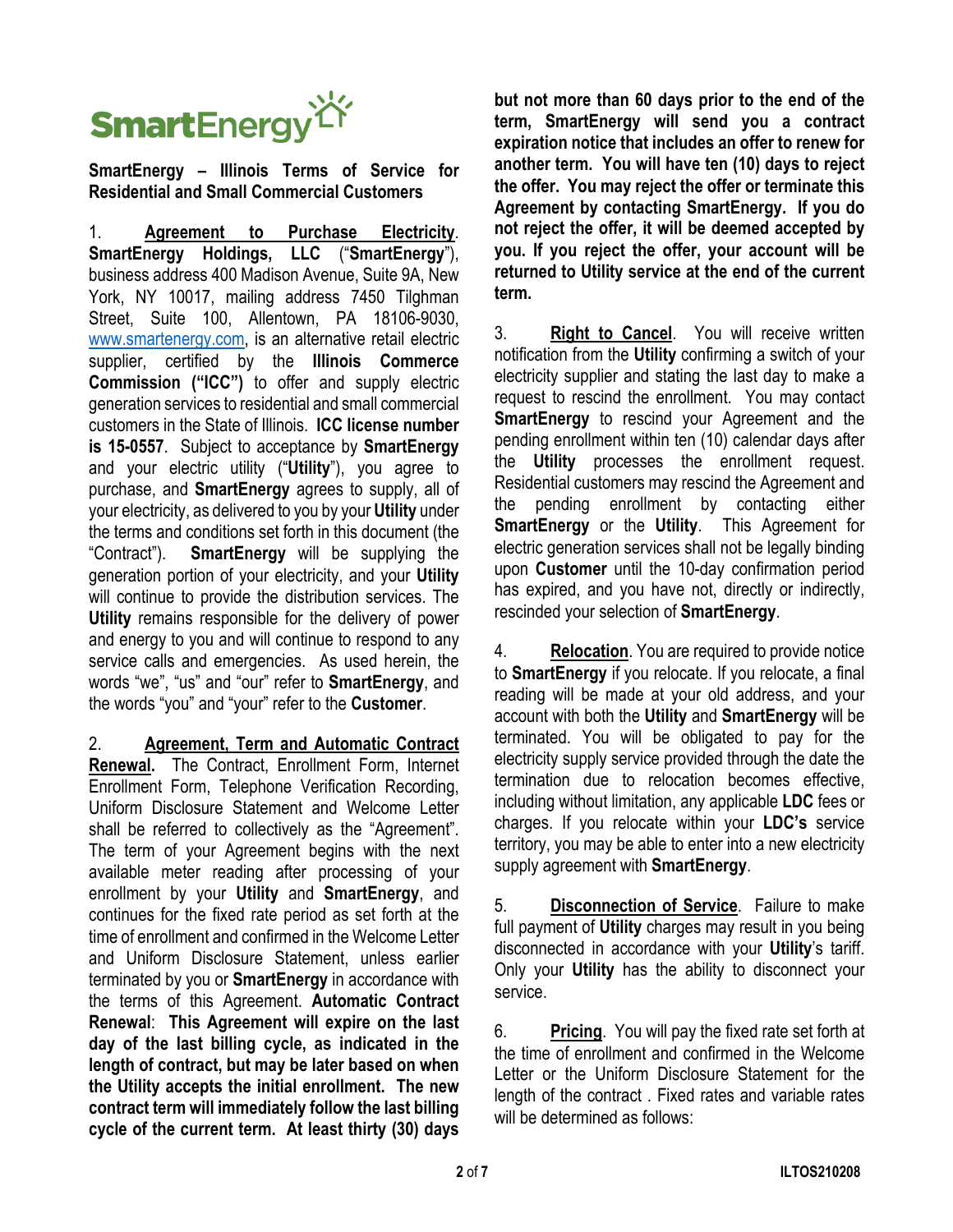a. Fixed Rate. The fixed rate per kilowatt-hour ("kWh") will be as indicated in the Welcome Letter or the Uniform Disclosure Statement. The fixed rate will be multiplied by the amount of electricity you use in the billing cycle to determine the generation portion of your bill, plus any applicable fees, charges or taxes.

b. Variable Rate. If applicable, the rate for electricity will be a variable rate; variable rates may be higher or lower each month, will be set in **SmartEnergy**'s sole discretion, and are not based on a market or index price. **SmartEnergy** typically considers some or all of the following factors when setting variable rates:

- strategic business objectives;
- customer retention or attrition;
- market volatility or uncertainty;
- anticipated customer usage;
- the cost of procuring power including wholesale prices, any ancillary service costs, capacity auctions, utility fees, and transmission and distribution losses;
- weather, supply congestion and infrastructure issues;
- legal or regulatory issues; and
- profit margin.

This list of factors is not exhaustive, and no single factor will determine the rate. Some factors may be estimated or projected, and the factors **SmartEnergy** considers may be weighed differently each month. **SmartEnergy** may spread sudden cost increases over multiple billing cycles so that its customers do not bear the burden of such increases in a single month. In addition, **SmartEnergy** seeks to acquire the majority of its anticipated electricity supply in advance rather than from the spot market. For all of these reasons, the variable rate may not correlate with changes in wholesale market prices, with the **Utility**'s rate or with other suppliers' rates. The variable rate assigned to any particular individual account may vary from the rate assigned to any other particular individual account, even though such accounts may be in the same utility rate class. EXCEPT FOR ANY PROJECTED INCREASES OF 20% OR MORE, YOU WILL NOT RECEIVE A NOTICE OF THE UPCOMING VARIABLE RATE; UNLESS YOU CONTACT SMARTENERGY, YOU WILL NOT KNOW THE RATE UNTIL TIME OF

BILLING. To access current, available future rates, and highest and lowest historical rates over the preceding twelve (12) months, contact one of our customer care representatives at 1-800-443-4440 (toll-free) Monday through Friday from 8:00 a.m. to 7:00 p.m. E.T., and Saturday from 9:00 a.m. to 6:00 p.m. E.T. or visit our website www.smartenergy.com. THERE IS NOT A LIMIT ON HOW MUCH THE RATE MAY CHANGE FROM ONE BILLING CYCLE TO THE NEXT. THE RATE CAN CHANGE EACH BILLING PERIOD.

c. Depending on the product and plan that you select, you may be billed a monthly customer charge, which if applicable, will be indicated in the Welcome Letter or the Uniform Disclosure Statement.

d. For both fixed-rate and variable-rate plans, you will incur additional service and delivery charges from your **Utility**.

e. **SmartEnergy**'s prices may be higher or lower than your **Utility**'s rate in any given month.

f. If you accepted an offer from **SmartEnergy** that included an incentive to enroll, such as a month of free electricity or cash back, your incentive will be described in the Welcome Letter. You must complete the instructions and comply with the terms and conditions on the form included with your Welcome Letter to receive the incentive. You must have an active account with **SmartEnergy** when we process the form in order to be eligible. If you have questions regarding the incentive, you may call **SmartEnergy** at 1-800-443- 4440 (toll-free) Monday through Friday from 8:00 a.m. to 7:00 p.m. E.T., and Saturday from 9:00 a.m. to 6:00 p.m. E.T.

7. **Billing**. You will receive one bill from your **Utility** monthly, in which your **SmartEnergy** supply charges will be listed separately from your **Utility**'s delivery charges. Your **Utility** may or may not charge a fee for switching service to **SmartEnergy**. **SmartEnergy** may offer budget billing for the generation portion of the bill if permitted by your **Utility**. If at any time during the term of this Agreement your **Utility** does not provide consolidated billing for your account, you will be billed by **SmartEnergy** for any charges owed to **SmartEnergy**. In that case, you will be billed separately by your **Utility** for any taxes,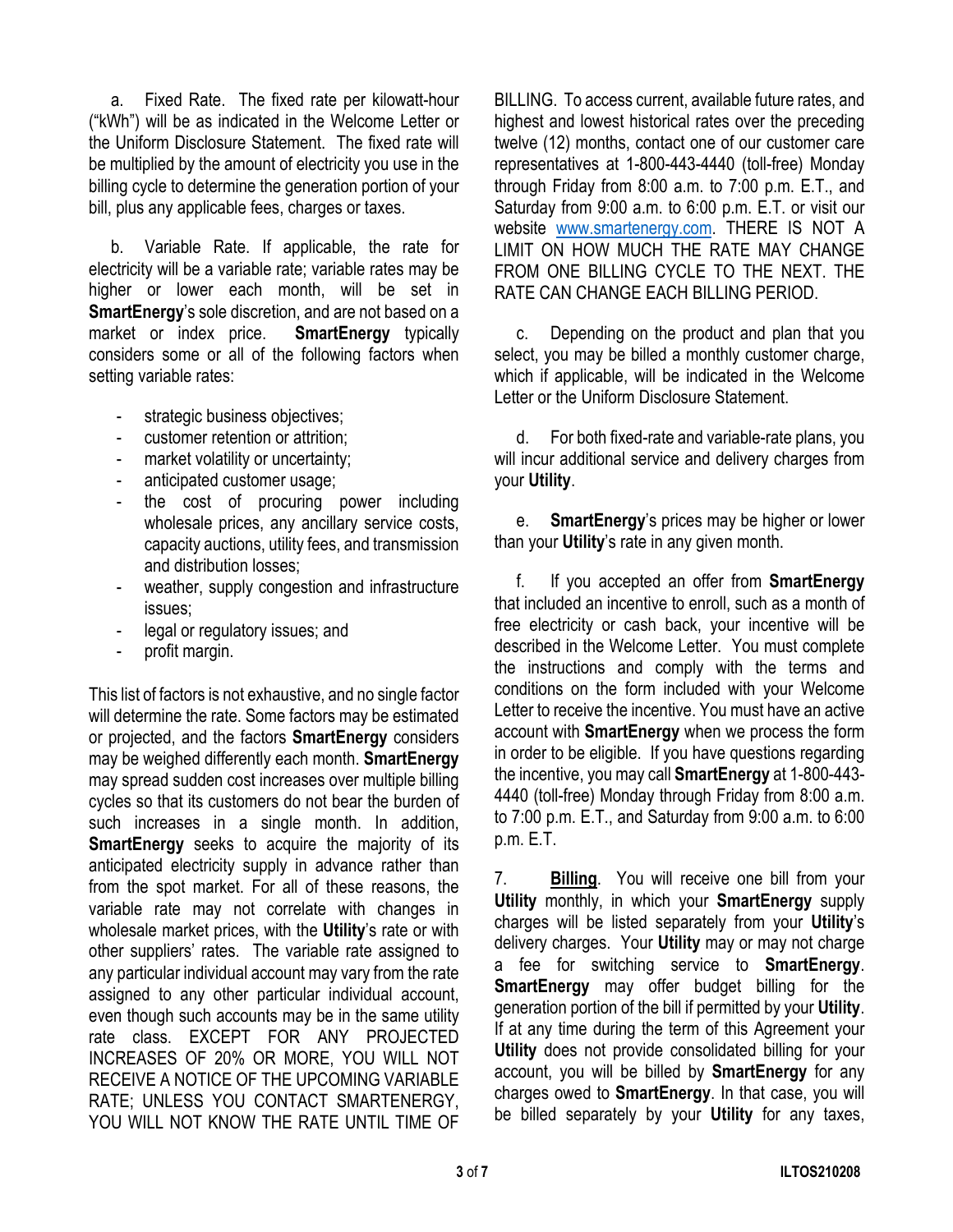distribution charges or other utility fees and charges. **SmartEnergy** will pass through to you all charges related to the collection of past due charges, including but not limited to, collection agency fees, legal and court fees and account termination fees.

8. **Payment**. Your payment is due by the date specified in your **Utility** bill, and late payments will be subject to interest at 1.5% per month or the highest amount allowable under applicable law, whichever is lower. The **Utility** will set your payment due date and the payment address.

9. **Credit Requirements**. **SmartEnergy** reserves the right to conduct a credit review prior to providing you with electricity supply service, and reserves the right to refuse you electricity supply service if you do not meet **SmartEnergy**'s credit standards. You agree to provide **SmartEnergy** with any information reasonably requested in order to complete the credit review. If, prior to commencing electricity supply service or at any time during the term of this Agreement, **SmartEnergy** has good faith concerns about your creditworthiness, **SmartEnergy** may conduct a credit review.

10. **Information Release Authorization**. You authorize **SmartEnergy** to obtain and review information regarding your credit history from credit reporting agencies and other information from your **Utility**, including but not limited to the following: account name, account number, billing address, service address, telephone number, standard offer service type, historical and future electricity usage, rate classification, public assistance status, meter readings, characteristics of electricity service and, when charges under this Agreement are included on your **Utility** bill, billing and payment information. This information may be used by **SmartEnergy** to determine whether it will commence and/or continue to provide electricity to you. Such information may be disclosed to a third-party if (a) required by law; (b) such disclosure is to a third party service provider under confidentiality obligations not to disclose such information and to use it solely for the purpose of providing services to us; (c) in connection with your electric generation service; and (d) to our affiliates and subcontractors for marketing purposes. Your acceptance of this Agreement is an authorization for the release of this information to **SmartEnergy**. This authorization will remain in effect during the term of this Agreement. You may rescind this authorization at any time by providing Notice thereof to **SmartEnergy** or calling 1-800-443-4440 (toll-free) Monday through Friday from 8:00 a.m. to 7:00 p.m. E.T., and Saturday from 9:00 a.m. to 6:00 p.m. E.T. or visit our website www.smartenergy.com. **SmartEnergy** reserves the right to cancel this Agreement on thirty (30) calendar days' Notice in the event you rescind such authorization.

11. **Early Termination**. You may cancel this Agreement at any time, for any reason, without fees or penalties. To cancel, you may contact **SmartEnergy** by mail, telephone, or electronically at the contact information provided above. If you cancel this Agreement, you agree to pay for the electricity supplied by **SmartEnergy** through the date that another company begins to supply electricity to you. You are responsible for all charges incurred through the date that makes your cancellation effective and for any fees incurred by **SmartEnergy** in collecting any unpaid amounts due. If you switch back to your **Utility** you may or may not be served under the same rates, terms, and conditions that apply to other customers served by your **Utility**.

12. **Events of Default**. An Event of Default shall mean: (i) failure to make any payment required under this Agreement when due; (ii) the failure to take electric supply when delivered under the terms of this Agreement; (iii) significant downgrading of your credit rating since the effective date of this Agreement, as determined by **SmartEnergy** in its sole discretion; (iv) if you file a petition or otherwise commence, authorize or acquiesce in the commencement of a proceeding or cause of action under any bankruptcy or similar law for the protection of creditors, or have such petition filed against you and such petition is not withdrawn or dismissed for twenty (20) days after such filing; or (v) you are unable to pay your debts as they are due and such inability is not cured within ten (10) days after **SmartEnergy** provides you with written Notice.

a. Remedy for Event of Default. **SmartEnergy** has the right to terminate this Agreement according to Section 12 below if an Event of Default by you occurs.

b. Collection of Past Due Charges.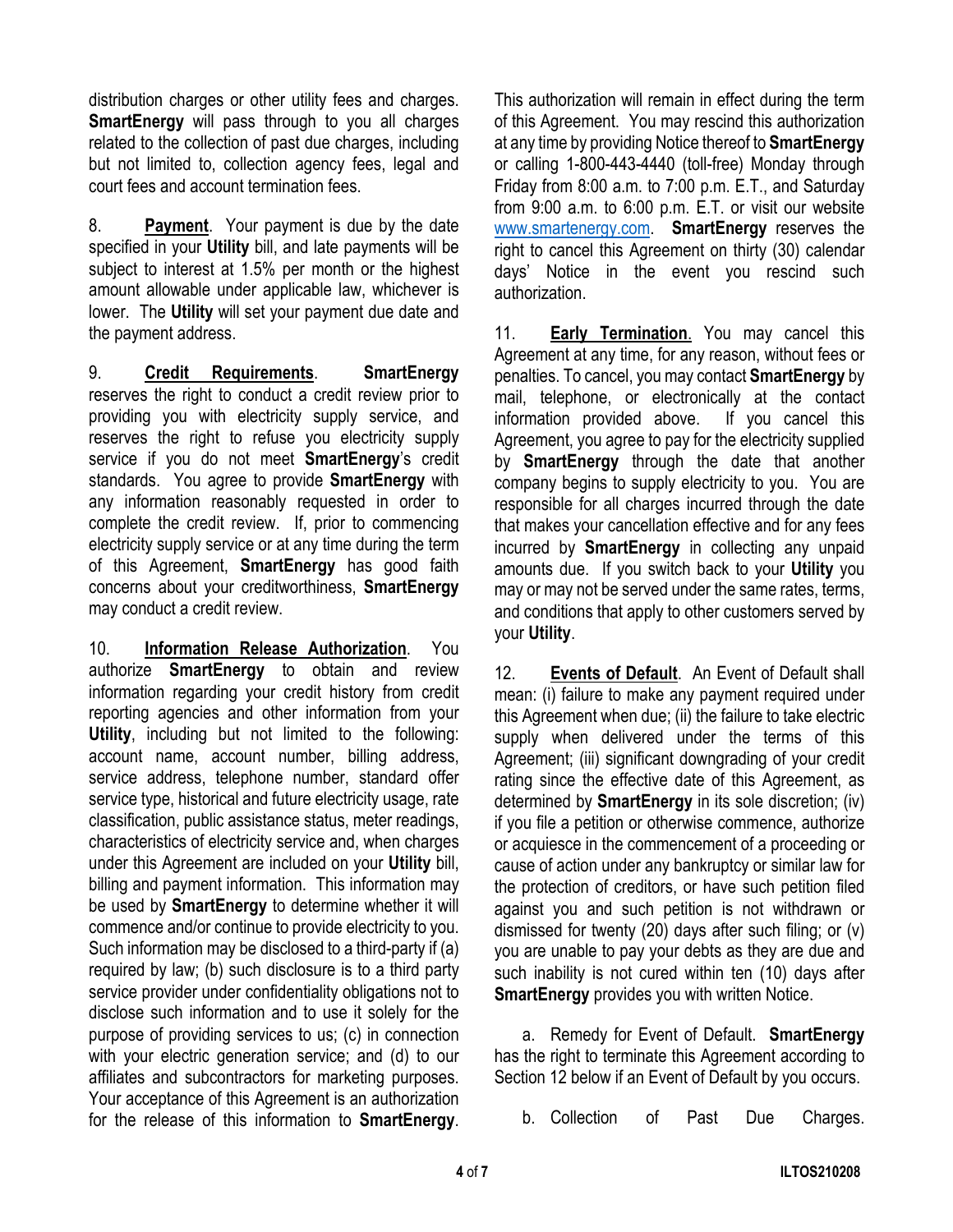**SmartEnergy** will pass through to you all charges related to the collection of past due charges, including but not limited to, collection agency fees, legal and court fees and account termination fees.

13. **Termination of Service by SmartEnergy**. **SmartEnergy** may terminate electricity supply service to you for an Event of Default (defined in Section 12 above) by you, provided that **SmartEnergy** provides you with at least thirty (30) days' advance written Notice for you to cure the Event of Default before the termination is effective (the "Termination Notice"). If the Event of Default is not cured, the services will be terminated, and you will then receive electricity from your **Utility** or will be given the opportunity to choose a different electricity supplier. You will be responsible to pay for electricity consumed prior to termination. In addition, in the event of a change in applicable law or regulation that prevents or prohibits **SmartEnergy** from performing under the terms of this Agreement, or for any other reason, **SmartEnergy** reserves the right to terminate this Agreement upon thirty (30) days advance, written Notice to you. Upon any termination of this Agreement, you will return to receiving standard offer service from your **Utility** unless you have selected another electricity supplier.

## 14. **Renewable Energy and Renewable Energy**

**Credits**. If you have selected a renewable energy product from **SmartEnergy**, your rate includes an additional charge for the purchasing of Renewable Energy Certificates and the following provision applies: **SmartEnergy** will, either directly and/or through its affiliate(s), retire, on your behalf, noncertified Renewable Energy Credits ("RECs") resulting from electricity generated from renewable energy sources, which may include solar, wind, geothermal, biomass, biogas, or low-impact hydro, in an amount matching either all of your usage for a calendar year or the renewable content amount specified in your plan description. Each REC represents 1,000 kilowatt hours. You will not have electricity from a specific generation facility delivered directly to your meters; but, through this product, you can support generators of renewable energy that provide electricity to the electricity grid. Renewable energy source availability and generation varies hourto-hour and from season-to-season, as does all customer electricity usage. **SmartEnergy** relies on regional system power from the grid to serve its customers' minute-by-minute consumption. But, through retirement of RECs by **SmartEnergy**, on behalf of customers, **SmartEnergy** will acquire enough RECs to match either all of your usage or the renewable content amount specified in your plan description. **SmartEnergy** may take up to six (6) months after the end of a calendar year to retire RECs needed to fulfill this product. **SmartEnergy** will not be liable to you or any other party for any advertising assertions related to this product including, without limitation, any claim or liability arising from a representation made as to the "green" or "carbon free" nature of the electricity or this product.

15. **Legal Notice**. All legal notice to be given hereunder ("Notice") will be in writing and delivered as specified in this Agreement to both you and **SmartEnergy**, as applicable, by certified mail or email to you at your service or email address, and to **SmartEnergy** at 7450 Tilghman Street, Suite 100, Allentown, PA 18106-9030, or customer.care@smartenergy.com. Notice will be effective upon either confirmation of receipt by the person to whom it is addressed, or when delivery is confirmed by the carrier, whichever is earlier.

## 16. **Miscellaneous**.

a. Dispute Resolution. You agree to contact **SmartEnergy** by phone at 1-800-443-4440 (toll-free) Monday through Friday from 8:00 a.m. to 7:00 p.m. E.T., and Saturday from 9:00 a.m. to 6:00 p.m. E.T., or by mail addressed to **SmartEnergy Holdings, LLC**, 7450 Tilghman Street, Suite 100, Allentown, PA 18106- 9030, or by email a customer.care@smartenergy.com regarding any dispute related to this Agreement. If your complaint is not resolved after you have called **SmartEnergy** and/or your **Utility**, or for general **Utility** information, you may contact the **Illinois Commerce Commission**'s Consumer Services Division at 800- 524-0795 and or the **Office of the Attorney General** at 800-964-3013

b. Emergencies and Customer Service. In the event of an emergency such as a power failure or downed power line, contact your **Utility**.

For **ComEd** Customer Service: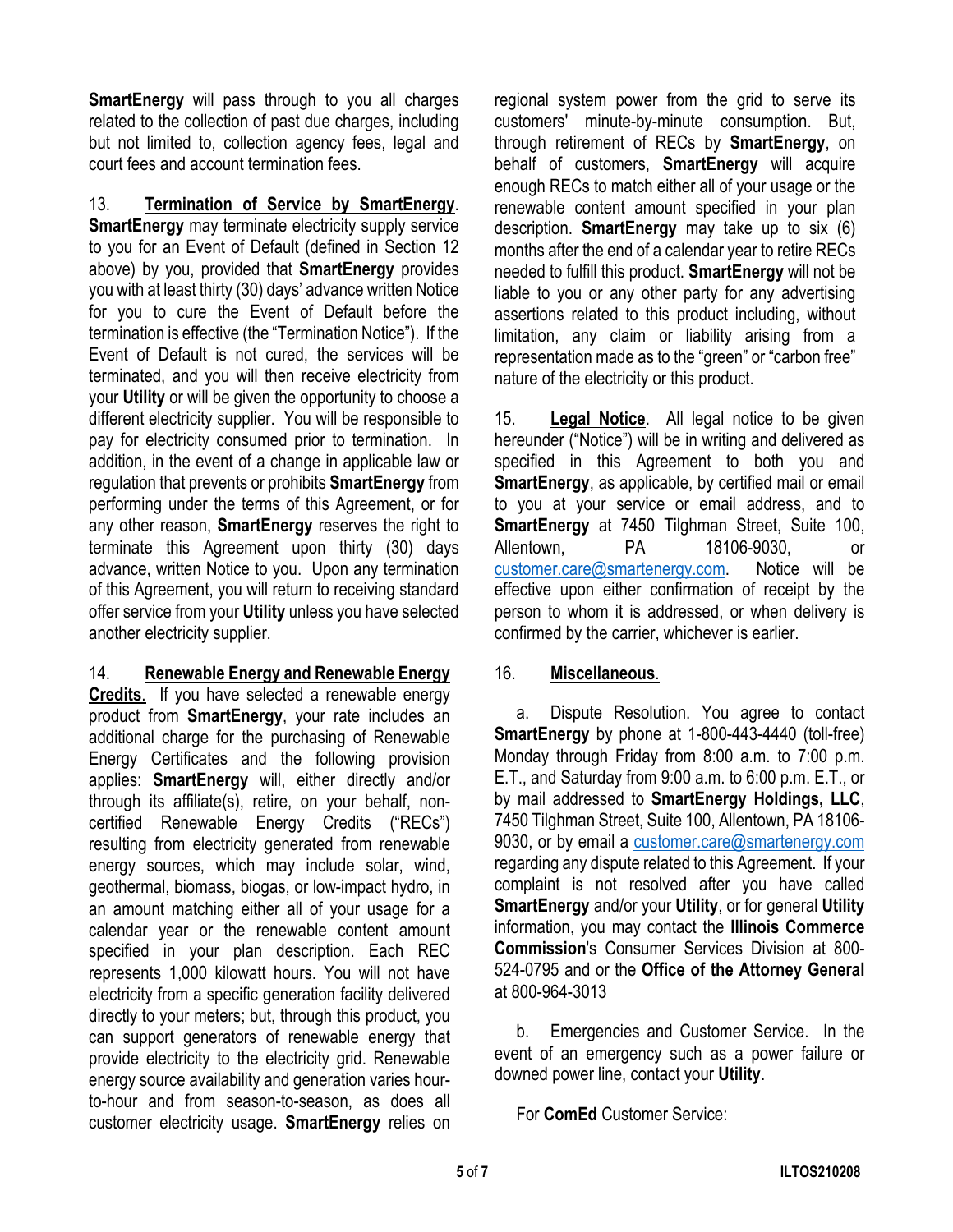Customer Care Center P.O. Box 805379 Chicago, IL 60680-5379 Residential: 1-(800)-EDISON-1 (1-800-334-7661) 7:00 a.m. to 7:00 p.m., Monday through Friday.

For **Ameren Illinois** Customer Service: 300 Liberty Street Peoria, IL 61602 Residential: 1-800-755-5000 7:00 a.m. to 7:00 p.m., Monday through Friday.

c. Assignment. You may not assign your rights or obligations under this Agreement without **SmartEnergy's** express written consent. **SmartEnergy** may sell, transfer, pledge, or assign the accounts, revenues, or proceeds due to it under this Agreement, and may also assign its interest in this Agreement to another electric supplier or other entity as permitted by law.

d. Publicity. When you provide a testimonial or win a contest, **SmartEnergy** shall be entitled to disclose and publicize your identity as a customer of **SmartEnergy** on its website and in any other marketing material.

e. Entire Agreement. This Agreement is the entire agreement between you and **SmartEnergy** and supersedes any prior written or verbal agreements. This Agreement is binding upon you and **SmartEnergy** and each of its respective successors and permitted legal assigns. This Agreement is not intended to benefit any third party.

f. Representations and Warranties, Limitation of Liability and Arbitration. The electricity supplied by **SmartEnergy** under this Agreement will be purchased from a variety of sources. SMARTENERGY MAKES NO REPRESENTATIONS OR WARRANTIES OTHER THAN THOSE EXPRESSLY SET FORTH IN THIS AGREEMENT, AND EXPRESSLY DISCLAIMS ALL OTHER WARRANTIES, EXPRESS OR IMPLIED, INCLUDING ANY WARRANTIES OF MERCHANTABILITY OR FITNESS FOR A PARTICULAR USE. SMARTENERGY'S LIABILITY UNDER THIS AGREEMENT SHALL BE LIMITED TO DIRECT, ACTUAL DAMAGES ONLY, WHICH WILL NOT EXCEED THE AMOUNT OF YOUR SINGLE LARGEST MONTHLY INVOICE DURING THE PRECEDING TWELVE (12) MONTHS. NEITHER SMARTENERGY NOR ANY OF ITS AFFILIATES OR SUBCONTRACTORS SHALL BE LIABLE FOR CONSEQUENTIAL, INCIDENTAL, INDIRECT, SPECIAL, PUNITIVE OR OTHER DAMAGES, REGARDLESS OF WHETHER SUCH DAMAGES ARE BASED ON A CLAIM RELATING TO CONTRACT, TORT, WARRANTY, NEGLIGENCE, STRICT LIABILITY, LOST PROFITS, BREACH, NON-PERFORMANCE OR ANY OTHER BASIS. YOU AND SMARTENERGY WAIVE THE RIGHT TO A JURY TRIAL IN CONNECTION WITH ANY DISPUTE ARISING OUT OF OR IN CONNECTION WITH THIS AGREEMENT. BOTH SMARTENERGY AND YOU AGREE NOT TO INITIATE OR BECOME A PARTY TO ANY CLASS ACTION SUIT OR PROCEEDING ARISING OUT OF OR RELATING TO THIS AGREEMENT.

g. Arbitration. If your complaint or dispute is not resolved through contact with our customer service department, you agree to resolve those disputes through binding arbitration or small claims court instead of in courts of general jurisdiction. Any arbitration under this Agreement will take place on an individual basis; class arbitrations and class actions are not permitted. Please visit www.smartenergy.com/resolvingdisputes for the full terms and conditions that govern your agreement to resolve any disputes arising under this Agreement through binding arbitration or small claims court.

h. Force Majeure. **SmartEnergy** will make commercially reasonable efforts to provide electricity supply but does not guarantee continuous service. **SmartEnergy** is not responsible for power outages or other events outside its control that may prevent **SmartEnergy** from supplying electricity (collectively, "Force Majeure Events"), including without limitation, acts of God or governmental authority, accidents, labor disputes, required maintenance, your **Utility**'s nonperformance, including without limitation, an outage, or changes in laws of any governmental authority or any other cause beyond **SmartEnergy**'s control. **SmartEnergy** shall not be liable to you for any interruptions caused by a Force Majeure Event.

i. Governing Law. This Agreement shall be